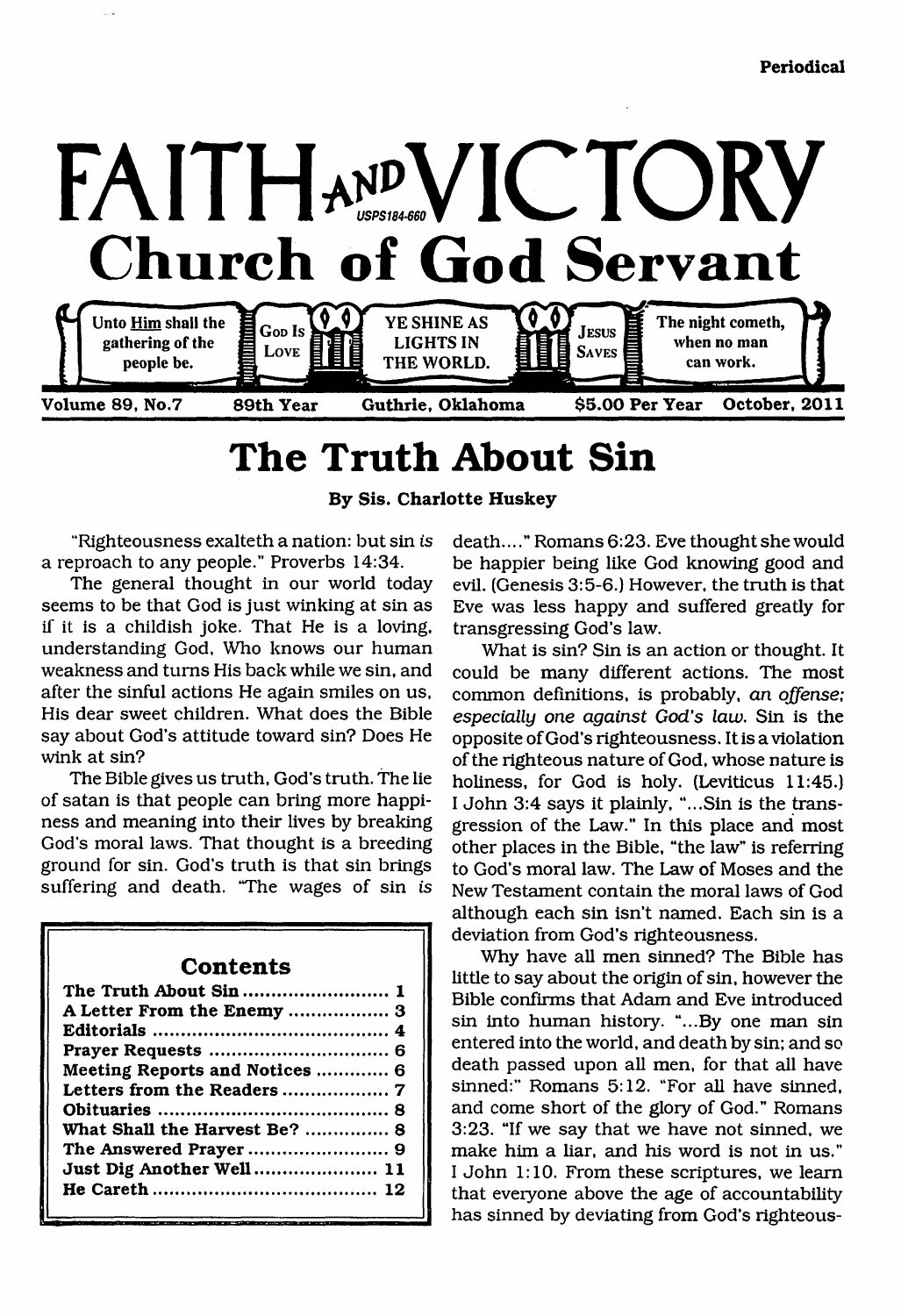Although the curse of sin passed on to all humans, (Ephesians 2:3) God gives people a choice to obey His laws or not to obey. Joshua said to the people, "...Choose you this day whom ye will serve...." Joshua 24:15. Moses said, "I call heaven and earth to record this day against you, *that* I have set before you life and death, blessing and cursing: therefore choose life, that both thou and thy seed may live." James 1:13-15, reads, "Let no man say when he is tempted, I am tempted of God: for God cannot be tempted with evil, neither tempted he any man: But every man is tempted, when he is drawn away of his own lust, and enticed. Then when lust hath conceived, it bringeth forth sin: and sin, when it is finished, bringeth forth death." Every person can choose to control his personal lusts and refuse evil, or choose to indulge in his sinful desires and thereby transgress God's moral laws. God did not create helpless men and women who cannot resist evil. A person sins when he or she chooses to do something that is in defiance of God's moral laws. Job kept himself pure. He said, "All the while my breath *is* in me, and the Spirit of God is in my nostrils; My lips shall not speak wickedness, nor my tongue utter deceit....My righteousness I hold fast, and will not let it go: my heart shall not reproach me so long as I live." Job 27:3-6. Job chose to control himself and not do those things that would cause his heart to reprove him. Every person can choose, as Job, to do those things that are pleasing in the sight of God.

Then if every person has a choice to sin or not to sin, is each person responsible for his sin? God said, "Behold, all souls are mine; as the soul of the father, so also the soul of the son is mine: the soul that sinneth, it shall die... .The son shall not bear the iniquity of the father, neither shall the father bear the iniquity of the son: the righteousness of the righteous shall be upon him, and the wickedness of the wicked shall be upon him." Ezra 8:4, 20. "...The fathers shall not die for the children, neither shall the children die for the fathers, but every man shall die for his own sin." II Chronicles 25:4. "For we must all appear before the judgment seat of Christ; that every one may receive [his reward for] the things *done* in *his* body, according to that he hath done, whether *it be* good or bad." II Corinthians 5:10. "And I saw the dead, small

and great, stand before God; and the books were opened: and another book was opened, which is *the book* of life: and the dead were judged out of those things which were written in the books, [the books of the Bible] according to their works." Revelation 20:12. God's truth is that everyone has a choice and is responsible for the choice he or she makes in accordance to their ability.

Everyone will suffer consequences for committed sin. Each is accountable for their actions, the un-christian and the Christian. To the Christian, God says, "But now ye also put off all these; anger, wrath, malice, blasphemy, filthy communication out of your mouth. Lie not one to another, seeing that ye have put off the old man with his deeds; And have put on the new man, which is renewed in knowledge after the image of him that created him:" Colossians 3:8-10. "For ye are bought with a price: therefore glorify God in your body, and in your spirit, which are God's." I Corinthians 6:20. To the unchristian, he says, "(For not the hearers of the law *are* just before God, but the doers of the law shall be justified. For when the Gentiles [unchristian]... do by nature the things contained in the law, these,...are a law unto themselves: Which show the work of the law written in their hearts, their conscience also bearing witness, and *their* thoughts...accusing or else excusing....)" Romans 2:13-15. To the young and innocent God says; "(For until the law sin was in the world: but sin is not imputed when there is no law.)" Romans 5:13.

According to these Bible scriptures, God's nature is holy. Sin is actions and thoughts that are a violation of God's holy nature. Every person is under the curse of sin but can choose to be free from this curse. All suffer the consequences of sinful actions, because they are responsible for their choices. God does not wink at sin.  $+$   $+$   $+$ 

## **Thanksgiving**

If you have something you are especially thankful for, some special outpouring of mercy or protection from God; a healing, or a unique, or common, experience that God blessed you in, then please take a few moments to write it down and share your testimony of God's great goodness with others. See our mailing address on page four. Thank you!

> —Bro Willie E. Murphey wemurphey ©yahoo. com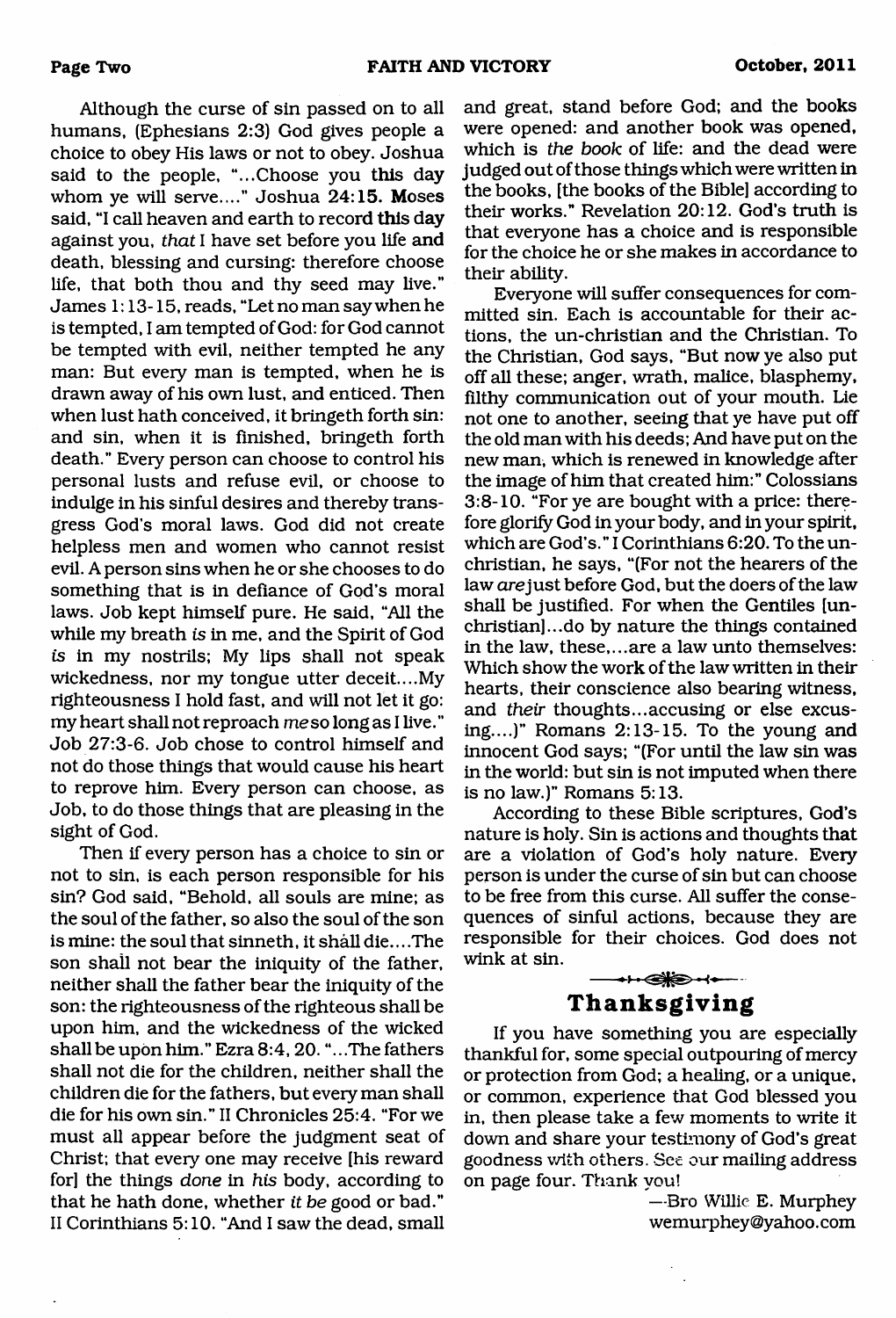# **A Letter From the Enemy**

#### **By Sis. Anita Adams**

The Lord opened up to me a passage of scripture in a devotional that I would like to share.

In II Kings 19:9-36 Sennacherib sent Hezekiah a letter telling him to "...Let not thy God in whom thou trustest deceive thee...Behold, thou hast heard what the kings of Assyria have done to all lands, by destroying them utterly: and shalt thou be delivered? Have the gods of the nations delivered them which my fathers have destroyed?..." In verse 14 we find how Hezekiah responded to the letter. "And Hezekiah received the letter of the hand of the messengers, and read it: and Hezekiah went up into the house of the LORD, and spread it before the LORD. And Hezekiah prayed before the LORD, and said, O LORD God of Israel, which dwellest *between* the cherubims, thou art the God, *even* thou alone, of all the kingdoms of the earth: thou hast made heaven and earth. LORD, bow down thine ear, and hear: open, LORD, thine eyes, and see: and hear the words of Sennacherib,...Of a truth, LORD, the kings of Assyria have destroyed the nations and their lands, And have cast their gods into the fire: for they *were no* gods,... " "And it came to pass that night, that the angel of the LORD went out. and smote in the camp of the Assyrians an hundred fourscore and five thousand: and when they arose early in the morning, behold, they *were* all dead corpses. So Sennacherib king of Assyria departed...."

After reading this I thought about how the devil still sends his letters today. It might come telling you that your finances are gone and how on earth are you going to be able to make your house payment? You know there are several people that have been foreclosed on and you are next. Or it might be telling you that everybody who has had your sickness has died—remember Bro. or Sis. So and So? Maybe it will tell you that there is not hope for the broken marriage or broken relationship with your children, etc. Perhaps it is just a letter telling you how hopeless you are and what a failure you have been.

At any rate the way to get help is to follow Hezekiah's steps—when he read the letter he went to the house of the Lord. In mentioning this to my sons one of them said, "But we don't have to go to church. The scripture in I Corinthians 3:16 states 'Know ye not that ye are the temple of God, and *that* the Spirit of God dwelleth in you?'" Our song in ELS #99 states "Not in the temples made with hands, Tho' beautiful by art; But God in mercy condescends To dwell within my Heart. Oh, glory to Jesus.... " How wonderful to know that we can go to the House of the Lord wherever and whenever we receive our letter from satan.

The next step is to see God high and lifted up. If you notice Hezekiah pointed out that God was the only true God and all the other gods were made with men's hands. Many times the devil gets our eyes on the gods of this world and how they can help us. Instead we need to realize that our help comes from the One and Only God, the One Who made Heaven and Earth.

Then we need to humbly plead for His help and mercy. Hezekiah didn't say I am so powerful and now bless me as I smite this heathen. He just asked the Lord to hear and see what Sennacherib was saying and doing and to save thou us out of his hands. He didn't even ask for his people to look powerful but rather "... that all the kingdoms of the earth may know that thou *art* the LORD God, *even* thou only." Verse 19

The Lord heard and delivered with a mighty hand. In verses 32 and 33 He told Hezekiah that the king of Assyria "...He shall not come into this city, nor shoot an arrow there, nor come before it with shield, nor cast a bank against it. By the way that he came, by the same shall he return, and shall not come into this city, saith the LORD." Then in verse 35 the angel of the Lord was sent and destroyed 185,000 soldiers of the army.

Do you have a mighty army coming up against you and sending you letters of discouragement? Go to the house of the Lord; see God as the only answer; and then humbly entreat Him for His mercy and grace. The same God that heard Hezekiah's prayer will hear yours and deliver you from that hand of satan.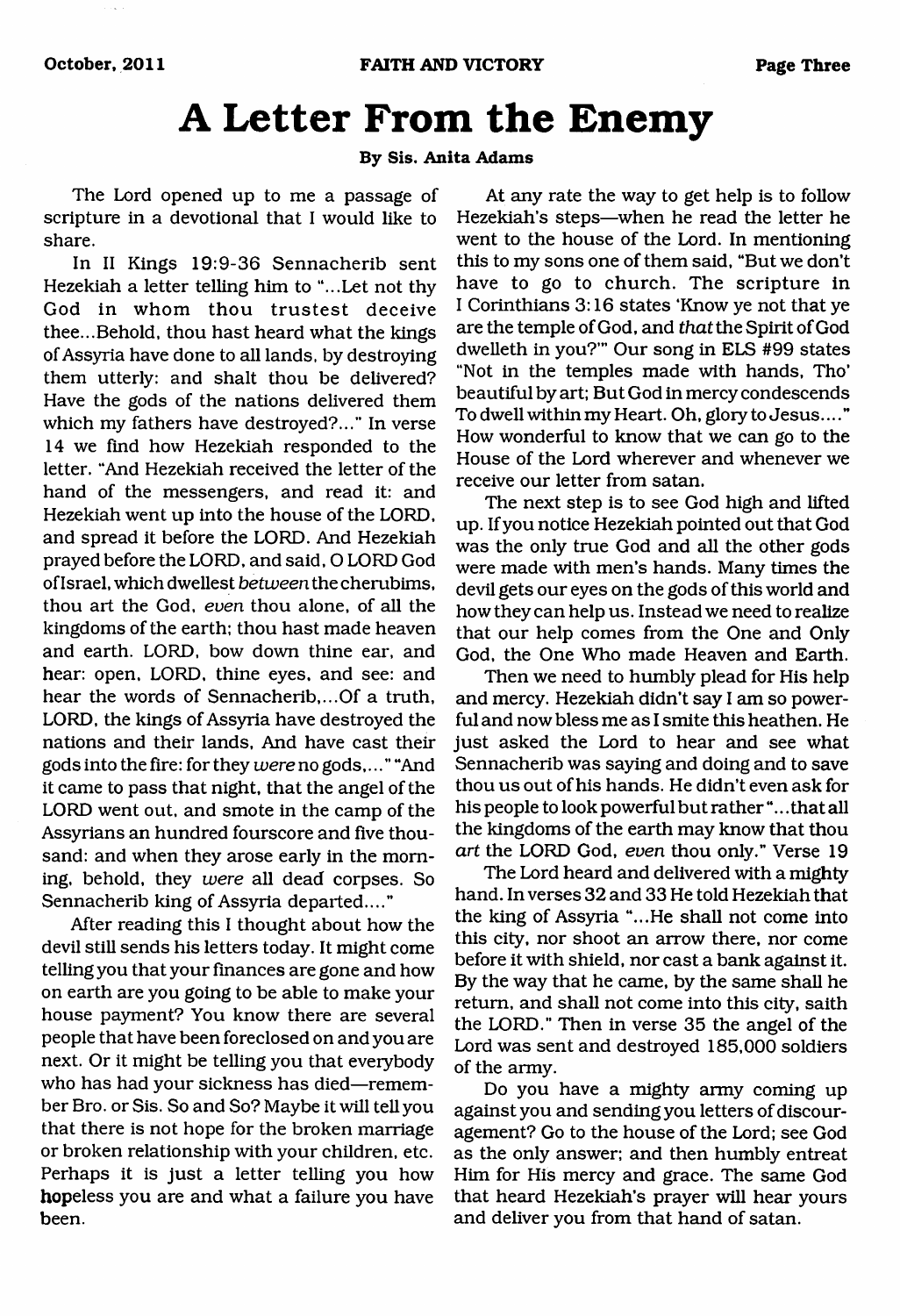### **FAITH AND VICTORY 12 PAGE HOLINESS MONTHLY** -------

This non-sectarian paper is edited and published in the interest of the universal CHURCH OF GOD each month (except August of each year, and we omit an issue that month to attend camp meetings), by Willie Murphey, and other consecrated workers at the FAITH PUBLISHING HOUSE. 4318 S. Division. Guthrie. OK 73044.

Notice to subscribers: When you move or change your address, please write us at once, giving your old and new address, and include your zip code number.

Dated copy for publication must be received by the 18th of the month prior to the month of issue.

#### **SUBSCRIPTION RATES** . . . . . . . . .

Single copy, one y e a r............................................................\$5.00 Package of 5 papers to one address, one year ......... \$20.00 Larger quantities are figured at the same rate.

This publication teaches salvation from all sin, sanctification for believers, unity and oneness for which Jesus prayed as recorded in John 17:21. and manifested by the apostles and believers after Pentecost. By God's grace we teach, preach, and practice the gospel of the Lord Jesus Christ-the same gospel that Peter. John, and Paul preached, taught, and practiced, including divine healing for the body. James  $5:14-15$ .

Its motto: Have faith in God. Its object: The glory of God and the salvation of men: the restoration and promulgation of the whole truth to the people in this "evening time" as it was in the morning Church of the first century: the unification of all true believers in one body by the love of God. Its standard: Separation from sin and entire devotion to the service and will of God. Its characteristics: No discipline but the Bible, no bond of union but the love of God. and no test of fellowship but the indwelling Spirit of Christ.

Through the Free Literature Fund thousands of gospel tracts are published and sent out free of charge as the Lord supplies. Cooperation of our readers is solicited, and will be appreciated in any way as the Bible and the Holy Spirit teach you to do or stir your heart. "Freely ye have received, freely give." Read Ex. 25:2; I Chron. 29:9: II Cor. 9:7: and Luke 6:38.

Freewill offerings sent in to the work will be thankfully received as from the Lord. Checks and money orders should be made payable to Faith Publishing House. All donations are tax deductible.

A separate Missionary Fund is maintained in order to relay missionary funds from our readers to the support of home and foreign missionaries and evangelists.

In order to comply with Oklahoma laws as a non-profit religious work, the Faith Publishing House is incorporated thereunder.

The *Faith and Victonj* is published monthly, except August, for \$5.00 per year by:

**FAITH PUBLISHING HOUSE P. O. Box 518, 4318 S. Division. Guthrie, OK 73044 Office phone numbers: 405-282-1479, 800-767-1479; fax number: 405-282-6318. Internet address: <http://vrww.faithpublishing.com>**

**Postmaster: Send address changes to:** *Faith and Victory,* **P. O. Box 518, Guthrie, OK 73044.**



"Again, he sent forth other servants, saying, Tell them which are bidden, Behold, **Editorials** I have prepared my dinfatlings *are* killed, and all things *are* ready: come unto the marriage." Matthew 22:4. Since the time Jesus as-

cended back into Heaven, there have been many who carried the Gospel

 $d\mathcal{U}_{\cdots}$  to the people—inviting them to be a part of the kingdom of God. Many messengers of the Lord have devoted their lives to sharing this glorious message of salvation. While there have been those who responded to their call, others have paid them little heed and continued with their own affairs. As time passes, so do generations of people. Today we have another generation of people that need to hear the call of God and prepare themselves for the marriage supper of the Lamb. For this reason, God is again sending forth His servants to bid folks to come and partake of His salvation.

We know that wickedness is abounding all around us and we wonder how long the Lord will tarry His coming before He brings judgment on this world. But He has tarried, and He is expecting His messengers to continue to carry the invitation to the lost. We can see the effects of the enemy diligently working to destroy the fundamental principles of Christianity in our country and in the world. This should be a clue to all that time is short and what we intend to do for the Lord needs to be done quickly. God is calling for His people to stir themselves, to be filled with the Holy Spirit and share this invitation by word and action to those around them.

Jesus told His disciples, in the fourteenth chapter of John, that He was going to prepare a place for them. God has prepared a place for all of His people, a wonderful place that is more delightful than our dreams could ever imagine, and He is calling all mankind to come join Him in a celebration that will last for eternity. A feast is prepared that commemorates the union of His only begotten Son to those of all ages who have been redeemed by His blood, and we are invited to be a part of this banquet. To join in with the multitudes of the faithful who have gone before us—who have proven their love by turning away from the world and heeding the call of God.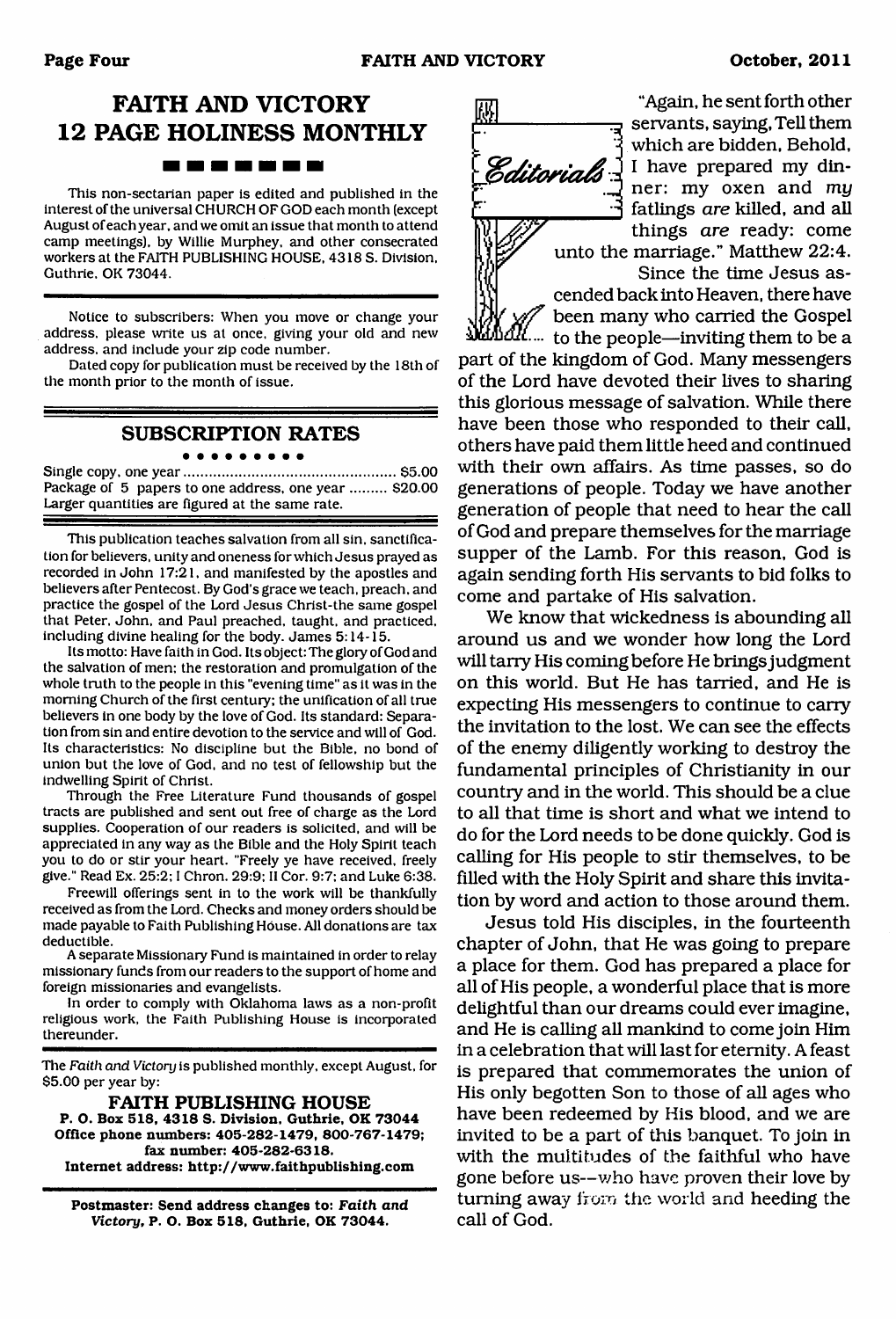Have you seen people who were waiting for a meal to be set on the table come into the kitchen and take a little sample of the food that was about to be served—take a piece of meat from a platter or run their finger around the edge of a cake to sample the icing? Well, the Lord allows His children to have a foretaste of the good things to come. The blessings that bring peace and joy in this life is only a sample of the good things He has to offer. We are even invited to taste and see that the Lord is good. While there are things that we are called to give up to accept this invitation, we will receive much more in return. In this life we only receive a foretaste of the glory that He has prepared, later we will behold the fullness of His glory and will be joint heirs with Christ.

Today the world is full of spectators that sit, or recline, in a comfortable easy chair and watch a few "star" players for entertainment. Some even do this instead of going to church services to worship the Lord. They turn on a favorite tele-evangelist and sit back for the entertainment. The call of the Lord to come to the marriage feast of the Lamb is more than a call to an evening of entertainment—each person has a key role in this occasion. Surely people don't want to sit and watch others receive all the joy of participation when they could be having a part of it themselves. God has designed this feast to honor every guest with an active part in His vineyard. Accepting this invitation amounts to a complete, life-changing event, for one must turn aside from the things they were doing that has only an earthly value and begin aspiring to obtain the virtues that are more noble and have eternal merit. On our part, this requires diligence, effort, searching, judg ing right and wrong, turning away from those things that are evil and even from things that would encumber us and keep us from being ready for this long-awaited occasion. Christ has paid the price for our admission and shed His precious blood to wash us from the filth of the world and make us pure, but it still requires effort on our part because the enemy of God is going to do everything within his power to keep us from being ready to attend this joyous event.

There is another big question that is proposed regarding this feast. When will it take place? From the text we can see that it is ready now. Any day could be the day of the Lord's return. However, Jesus told His disciples, "But

of that day and *that* hour knoweth no man, no, not the angels which are in heaven, neither the Son, but the Father." Mark 13:32. Jesus said for us to 'Take heed, watch and pray for ye know not when the time is." It may be years after we have passed from this life, or it could be much sooner than most people think. Therefore, we must be ready today for we have no assurance of tomorrow and we certainly do not want to miss having a part in the marriage celebration of the Lamb. What a tragedy it will be for those who put off the call of the Lord and waste the only chance they have of being included in the kingdom of God.

May the Lord help us to do what we can while it is day for there is coming a night when no man can work. This was the attitude that Jesus had and His work was accepted by God.

"But what think ye? A *certain* man had two sons; and he came to the first, and said, Son, go work to day in my vineyard. He answered and said, I will not: but afterward he repented, and went. And he came to the second, and said likewise. And he answered and said, I *go,* sir: and went not. Whether of them twain did the will of *his* father? They say unto him, The first. Jesus saith unto them, Verily I say unto you, That the publicans and the harlots go into the kingdom of God before you." Matthew 21:28- 31.1 have often thought about this first son that refused to do what his father asked him to do. Many of us have at times responded in a similar manner to the call of the Lord, and our response, no doubt, grieved the heart of our heavenly Father. If this has happened in the life of someone reading this article, may it be a time that you allow the wisdom of God to deal with your heart and do as this son did, "...afterward he repented and went." God will abundantly pardon as it is recorded in Isaiah 55:7, "Let the wicked forsake his way, and the unrighteous man his thoughts: and let him return unto the LORD, and he will have mercy upon him; and to our God, for he will abundantly pardon." Isaiah 55:7.

Don't allow the return of the Bridegroom catch us unprepared for His coming. Likewise, don't allow previous failures and shortcomings hinder us from being ready to meet Him today.

> —Bro. Willie E. Murphey wemurphey@yahoo. com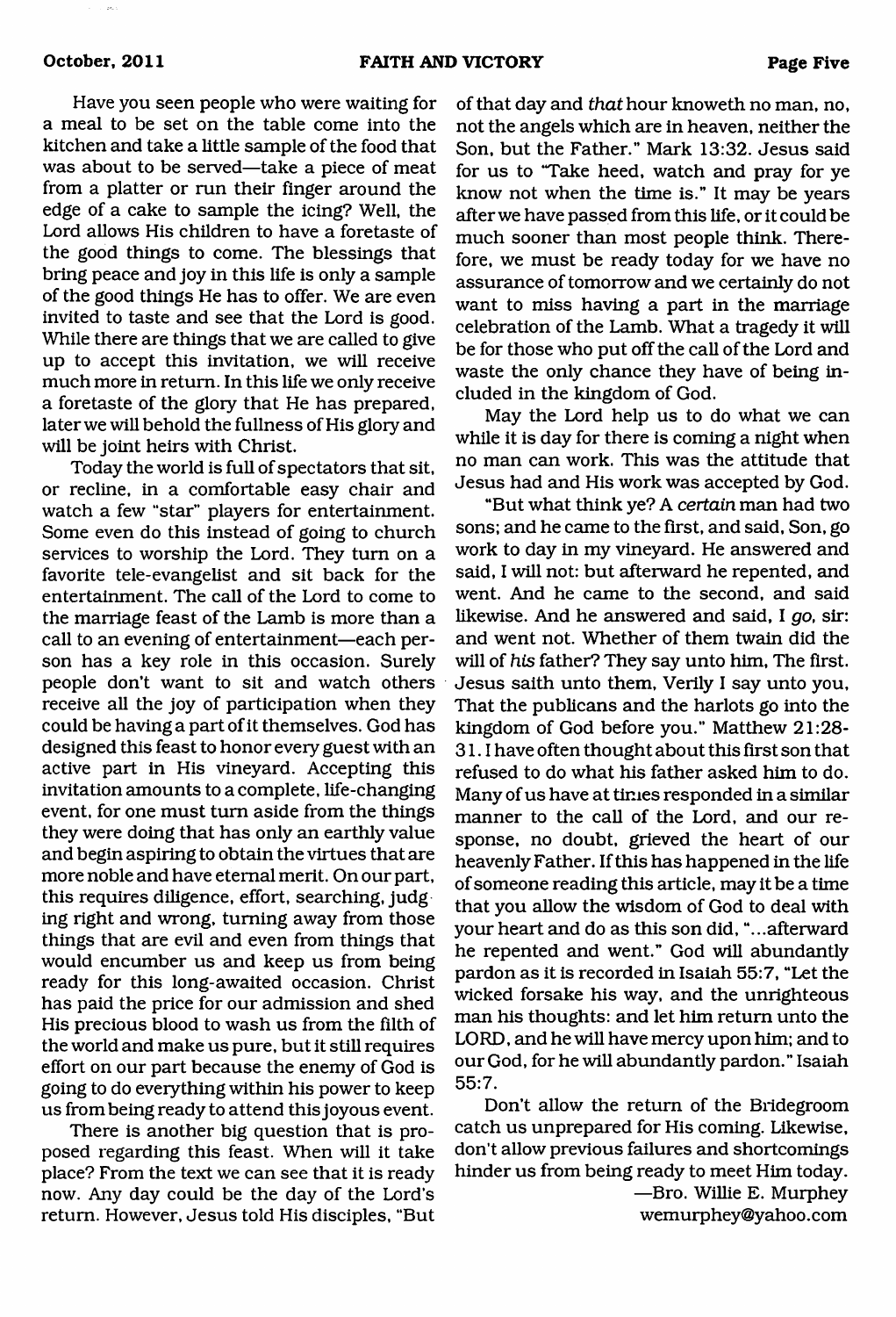

OK—Please pray for Sis Tamika Paredes, she has a serious stomach condition. Also remember me in prayer for some physical needs. —Sis. Darline Elam

OK—Bro. Delmar Wilkins is afflicted with a serious condition that is causing him to have severe siezures. Please pray for Him.

------------------------------------------- **Standing Prayer Requests**

> Sis. Agnes Burleson Bro. Gary Burleson Sis. Gladys Cashio Sis. Genevieve Carver Sis. Elizabeth Corteway Sis. Waneta Creel Bro. Terry Dawson Sr. Bro. Mancil Doolittle Sis. Guy Domin Sis. Dorall Forbes Bro. Dan Gellenbeck Bro. Troy Gentry Jaden Howard Sis. Patsy Jordan Sis. Eamestine Jordan Sis. Karoline Kessler Bro. Mark and Sis. Darlene Knight Sis. Evodna Marler Sis. Virginia Myers Sis. Elsie M. Offerman Sis Tamika Paredes Bro. Vernon Robinson Bro. David Runion Bro. Edward and Sis. Gloria Taylor Sis. Imogene Taylor The Mitch Taylor family Sis. Norma Tiller Bro. Delmar Wilkins Sis. Jan Wood

#### **MEETING DATES**

**Loranger, LA (Assembly Meeting)**—Nov. 23-27 **Oklahoma State (Guthrie)**—Dec. 23-Jan. 1

دها المتواصية

### **MEETING NOTICES**

#### **LORANGER, LA, ASSEMBLY MEETING**

Lord willing, the Loranger, Louisiana Assembly Meeting will begin Wednesday evening November 23, with morning and evening services daily through Sunday, November 27. If you can join us, come praying for a blessing.

There are separate dormitories for the brothers and sisters. Electrical and water hook ups are available for those with campers. Meals are provided and expenses met by freewill offerings.

From Loranger, go two miles south and about three and one-half miles east on Hwy. 40.

For those traveling 1-55, the grounds are about 10 miles east of the Tickfaw exit. (At the exit, take Hwy. 442 which joins Hwy. 40.)

For more information, contact Bro. Carlos Doolittle at (985) 878-8122. The chapel phone is (985) 878-2788. Please do support this meeting with your prayers.

#### **OKLAHOMA STATE ASSEMBLY MEETING**

The Oklahoma State Assembly Meeting of the Church of God will be held at Guthrie, OK. Lord willing, the first service will be Friday evening, December 23, and the meeting will continue through January 1. A hearty welcome is extended to all to attend this annual gathering of God's people in the central area of the U.S. Daily worship services throughout the meeting will start at 10:30 a.m., 2:00 p.m., and 7:30 p.m. There will also be morning prayer services and youth services, the times of which will be announced at the meeting.

The campgrounds are located east off of Sooner Road on Lakeview Road, which is a little over four-tenths of a mile south of the intersection of South Division and Sooner Road. All who come will be cared for. The expenses of the meeting will be met by freewill offerings.

We especially urge the Saints in Oklahoma and the surrounding states to attend this meeting. Come praying with a burden for the unsaved and for all those who need help in soul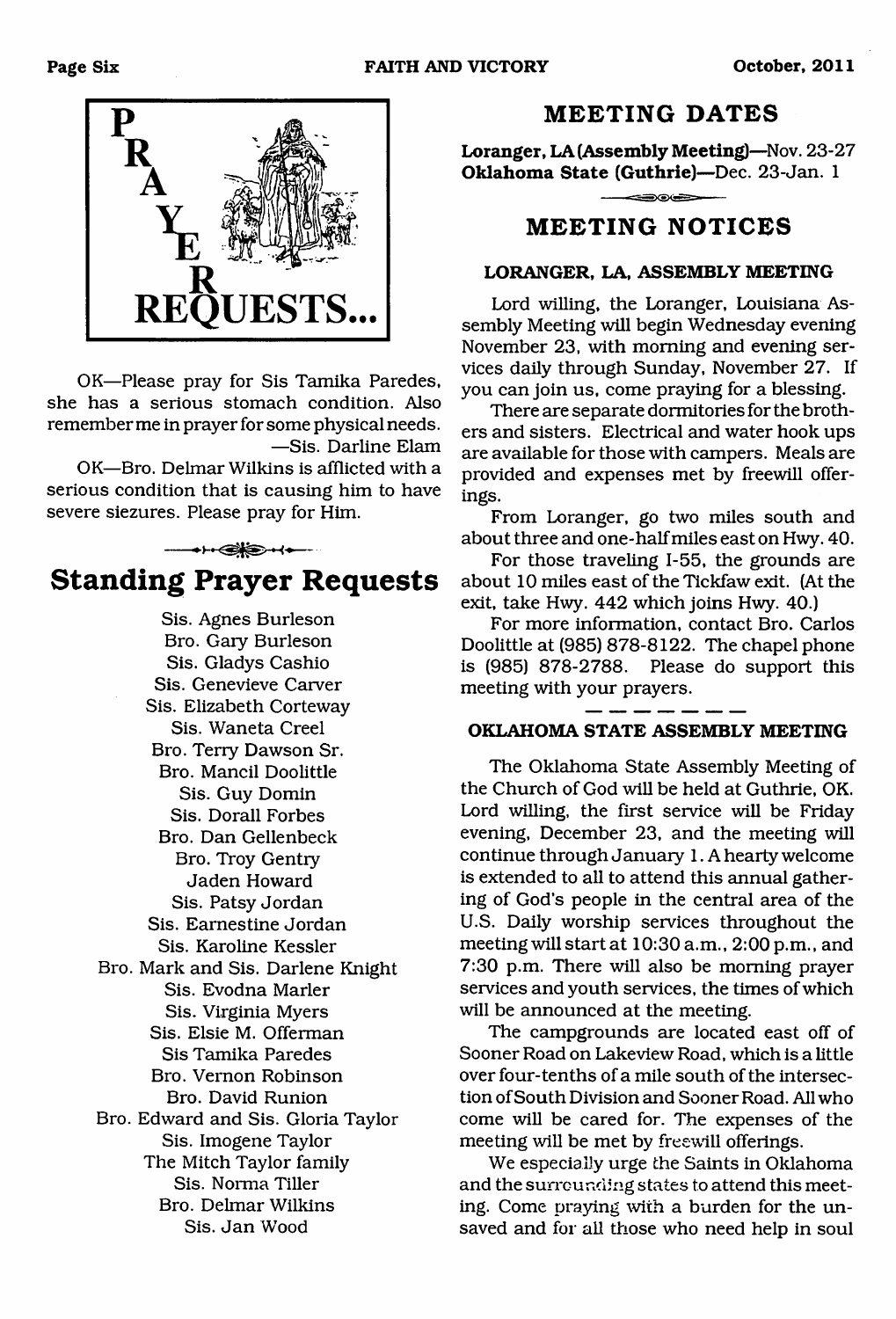and body. Please send all contributions for the coming State Assembly Meeting directly to the State Treasurer, Sis. Brenda Wilkins, 807 W Lake Rd, Guthrie, OK 73044.

To obtain further information about the meeting, contact Bro. Phillip Gellenbeck (405) 282-2999.



KS—Dear Bro. Willie: Several have asked if the recent tragedy at the Bartlett Grain Company in Atchison, KS was connected with Herschel's employment. While it is not, we are fully aware that this same danger exists in Herschel's daily environment. I would like to take this opportunity to offer praise and thanksgiving for the *many* times the Lord has protected Herschel and his co-workers. It is our daily prayer for his safety, as well as for wisdom in dealing with various aspects of his job. *I know* God blesses a life of integrity, for He has prospered Herschel's position beyond his human capabilites.

How I wish I could express my desire for every one, especially those who are still making decisions at early stages in their life. *Choose God's ways.* There are no words to describe the benefits. Living for God is safe, happy, practical, easy, healthy, prosperous and rewarding. It *positively* affects everyone in your life. Every day I thank God for the rich treasure I have in a happy marriage and home. It is because we gave ourselves to God in our youth, and have endeavored to follow His commandments (which are not grievous!). I know we have been spared much heartache and disappointment. Read Proverbs 8.

Let us seriously consider and weigh against *Eternity* the things that we question or take lightly. Let us get low before the Lord and seek to deny ourselves and *take up our cross daily.* It is the *only* way we will find the true abundant life, and Heaven at the end.

With grateful hearts,

—Bro. Herschel and Sis. Jeanne Eck and family

KS—Dear Saints: I thank the Lord for salvation and for His goodness and mercy. The Tuesday night before the Monark meeting, while preparing for bed, we had a severe thunderstorm. The wind, thunder, lightning and hail were very intense. Suddenly, the lights went out and I noticed that all my neighbors had lights. I attempted to call the electric company and found that the phone line was also dead. Using my cell phone, I called my neighbor for assistance. Looking out the back door I saw the culprit—The big red maple tree in the back had snapped about three feet from the base and had knocked down all the power lines before it hit the house.

While staying at a friend's house that night, I was unable to relax or sleep. I thought of a passage I had read earlier in the morning about finding joy in tribulation. I immediately got up and made a list of thanksgiving.

No one was hurt.

The tree hit the house where the least amount of damage occurred.

The awning protected the windows and screens.

The patio covering protected the guttering and roof.

No visible damage to the interior.

Still at home and not at Monark.

The house is repairable.

Have homeowner's insurance.

It could have been so much worse. (Like the Joplin, MO tornado damaged area.)

Soon after making this list, the Lord gave me a wonderful peace of mind and I went off to sleep. God was very good to me and I give Him all the praise for His protection.

While writing this testimony, the Lord brought to my mind His protection of life thirty years ago. Two of my teaching colleagues invited me to have dinner with them that evening. I had tentatively agreed to go with them, but felt at the last minute that I should go home and dine with them at a later date. It was that night, July 17th, that the skywalks at the Hyatt Regency Hotel collapsed, killing 114 people and injuring hundreds of others. My colleagues both perished. If I had gone with them that evening, I'm sure I would be in eternity and not writing this testimony. It was only the goodness and mercy of God that I am alive and I am so thankful.

My desire is to be faithful to the end.

—Sis. Gertrude Lounds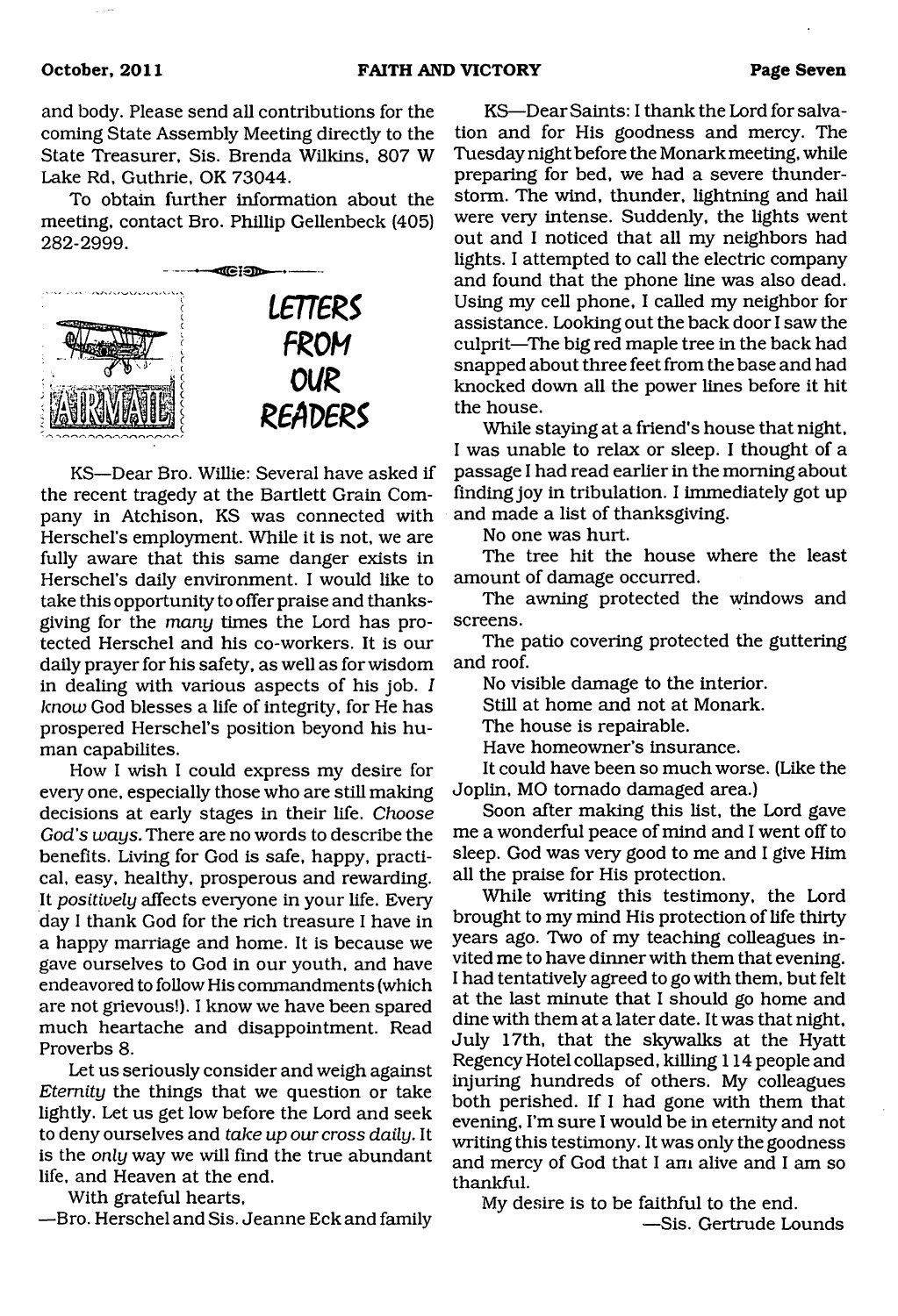

**Milford E. "John" Parsons,** 81, of Freeland, MI, went to be with his Lord and Savior on Saturday, September 24,2011, at his residence. The son of the late Earl and Edith (Buckey) Parsons. Bro. Milford Parsons was bom in Midland, MI on November 24, 1929, where he was raised and educated. He served in the U.S. Army during the Korean conflict. He was employed with the Dow Chemical Co., retiring in 1986 after 35 1 /2 years of service. He enjoyed hunting, fishing, camping and spending time with his family. On September 11, 1954, in the First Methodist Church in St. Louis, MI, John married the former Dorothy Best. She died on March 23, 1998.

He is survived by his sons, Randy Parsons, James (Diane) Parsons all of Midland, MI; Thomas (Maria) Parsons of Freeland, and Jeffrey (Christinea) Parsons of Auburn, MI; Daughters, Debra (Roger) Seer of Midland, MI; Susan (Lance) Ouellette of St. Johns, MI and Deanna (Gary) Jammer of Midland, MI; 19 grandchildren; 14 great-grandchildren; brothers, Melvin (Kay) Parsons, Keith (Joyce) Parsons, Mervin (Mary) Parsons, and Raymond (Edie) Parsons; sisters, Neoma Richards, Barb Parsons, and Genevieve Marton: and many nieces and nephews. In addition to his parents and wife, John was prceded in death by brothers, Gilbert Parsons, Edward Parsons, Norman Parsons, and Bernard Parsons; and sisters, Helena Coates and Phyllis Parsons.

Funeral services were held Thursday, September 2, 2011 at Wilson Miller Funeral Home. They were officiated by Bro. Larry Abbott. Internment followed in Poseyville Cemetery.

# **What Shall the Harvest Be?**

In the winter of 1876, Mr. Moody and I were holding meetings in Chicago in a large building owned by John V. Farwell, one of Mr. Moody's first and most valued friends in that city. It was our custom to hold temperance meetings on Friday afternoons. At one of these meetings the following testimony was given;

"At the breaking out of the war in 1861, I enlisted in the army and was soon appointed a first lieutenant. I was not yet eighteen, and had never been away from home influences. I had never tasted liquor, and did not know one card from another. The regiment to which I was assigned was principally officered by young men, but many of them were old in dissipation.

'This new life was attractive to me, and I entered upon it with avidity. I was soon a steady drinker and a constant card player. I laughed at the caution of the older heads, and asserted with all the egotism of a boy that I could abandon my bad habits any time I wanted to.

"I soon found that my evil desires had complete control over my will. In 1870, being a physical wreck, I resigned, and determined to begin a new life. Time and again I failed; and at last I gave up all hope and abandoned myself to the wildest debauchery, speculating with reckless indifference on how much longer my body could endure the strain. In anticipation of sudden death, I destroyed all evidence of my identity, so that my friends might never know the dog's death I had died.

"It was while in this condition that I one day wandered into this tabernacle and found a seat in the gallery. There I sat in my drunken and dazed condition, looking down upon welldressed and happy people.

"I concluded that it was no place for me, and was just about to go out, when out of a perfect stillness rose the voice of Mr. Sankey singing, "What Shall the Harvest Be?" The words and music stirred me with a strange sensation. I listened till the third verse had been sung:

"'Sowing the seed of a lingering pain, Sowing the seed of a maddened brain. Sowing the seed of a tarnished name, Sowing the seed of eternal shame; 'Oh, what shall the harvest be?'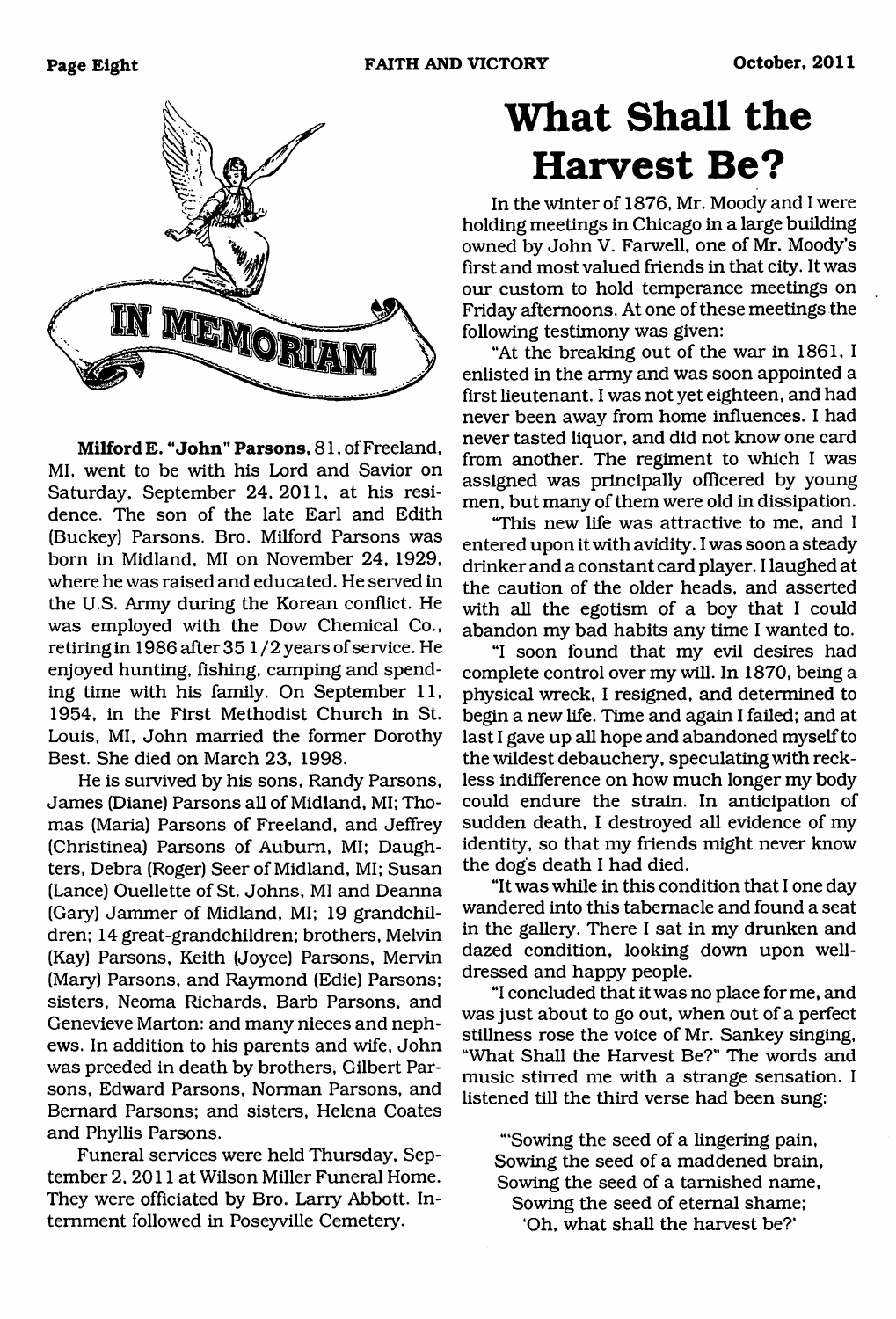'These words pierced my heart. In desperation, I rushed downstairs and out into the snowy streets. I soon found a saloon, where I asked for liquor to drown my sorrow. On every bottle in the barroom, in words of burning fire, I could read, 'What shall the harvest be?' When I took up my glass to drink, I read, written on it, 'What shall the harvest be?' and I dashed it to the floor and rushed out again into the cold, dark night.

'The song still followed me wherever I went, and finally drew me back to the tabernacle two weeks later. I found my way to an altar and was spoken to by a kind-hearted, loving brother. With his open Bible, he pointed me to the Great Physician Who had power to cure me and heal me of my appetite, if I would only receive Him. Broken, weak, vile and helpless, I came to Him, and by His grace I was able to accept Him as my Redeemer; and I have come here today to bear my testimony to the power of Jesus to save to the uttermost."

We were all deeply touched by this testimony, and there was scarcely a dry eye in the audience. A week later the man came into our waiting room and showed me a letter from his little daughter, which read about as follows:

"Dear Papa: Mamma and I saw in the Chicago papers that a man had been saved in the meetings there, who was once a lieutenant in the army, and I told Mamma that I thought it was my Papa. Please write to us as soon as you can, as Mamma cannot believe that it was you.'

This letter was received by the man at the general post office. The mother and her two children were sent for, and with the help of Mr. Moody a home was soon secured for them and employment for the man. He was asked to go to many places to give his testimony, and he soon became very effective in his ministry. His name was W. O. Lattimore. He wrote a hymn for me, entitled, "Out of the Darkness into Light," which I set to music.

The author of "What Shall the Harvest Be?" was a frail delicate woman, always an invalid, never having known, as she once said, an hour of good health in all her life.

"He that covereth his sins shall not prosper: but whoso confesseth and forsaketh *them* shall have mercy" Proverbs 28:13. —Ira D. Sankey

## <span id="page-8-0"></span>**The Answered Prayer**

'That was an underhand trick," Fred Stone declared as he faced Gus Raymond. "You know I didn't break those tools found in my desk."

"How will you prove you didn't break them?" Gus inquired in an even voice. "The only way you can clear yourself is to produce the guilty party, which won't be so easy."

"No, it won't be easy," replied Fred, looking Gus squarely in the eyes. "The evidence has been covered for the present. I know who broke those tools and placed them in my desk, but I haven't any proof with which to convince others. But we both know the guilty party."

"I told you I'd get you," Gus declared, a malignant look in his eyes. "You are such a goody-goody Christian around here! We'll see if you are so much better than I am. Why not tell the foreman I broke those tools?"

"No, I'm not telling anyone. I'll bear the blame until I'm cleared of guilt. This matter is between you and me. I'm taking the matter to God in prayer, and in due time it will be settled. You have taken revenge in your hands, trying to make it appear that I do not possess the Christian character I profess. I'm willing to leave this matter in the hands of God. Some day it will be settled."

With these words Fred turned and left Gus. The subject of conversation was some missing tools which had been found in Fred's desk broken and useless. The animosity which Gus bore toward Fred was due to the fact that Fred would not lower his Christian standard to the level of Gus and his cronies who worked in the same shop. All attempts to entice Fred to engage in questionable games and worldly entanglements had failed. Each failure angered Gus more and more until nothing would satisfy him but revenge. He would destroy that Christian testimony! Cleverly he laid his plans, leaving Fred in a position equivalent to having stolen the tools to hide the fact he had broken them.

Fred refused to defend himself by denying the guilt. Excuses would make others think he was guilty. He was extremely sorry over the attitude Gus had taken, but he felt the assurance that prayer would be answered and the matter settled in God's time and way. He awaited a call to the office to explain the discovery of the broken tools in his desk.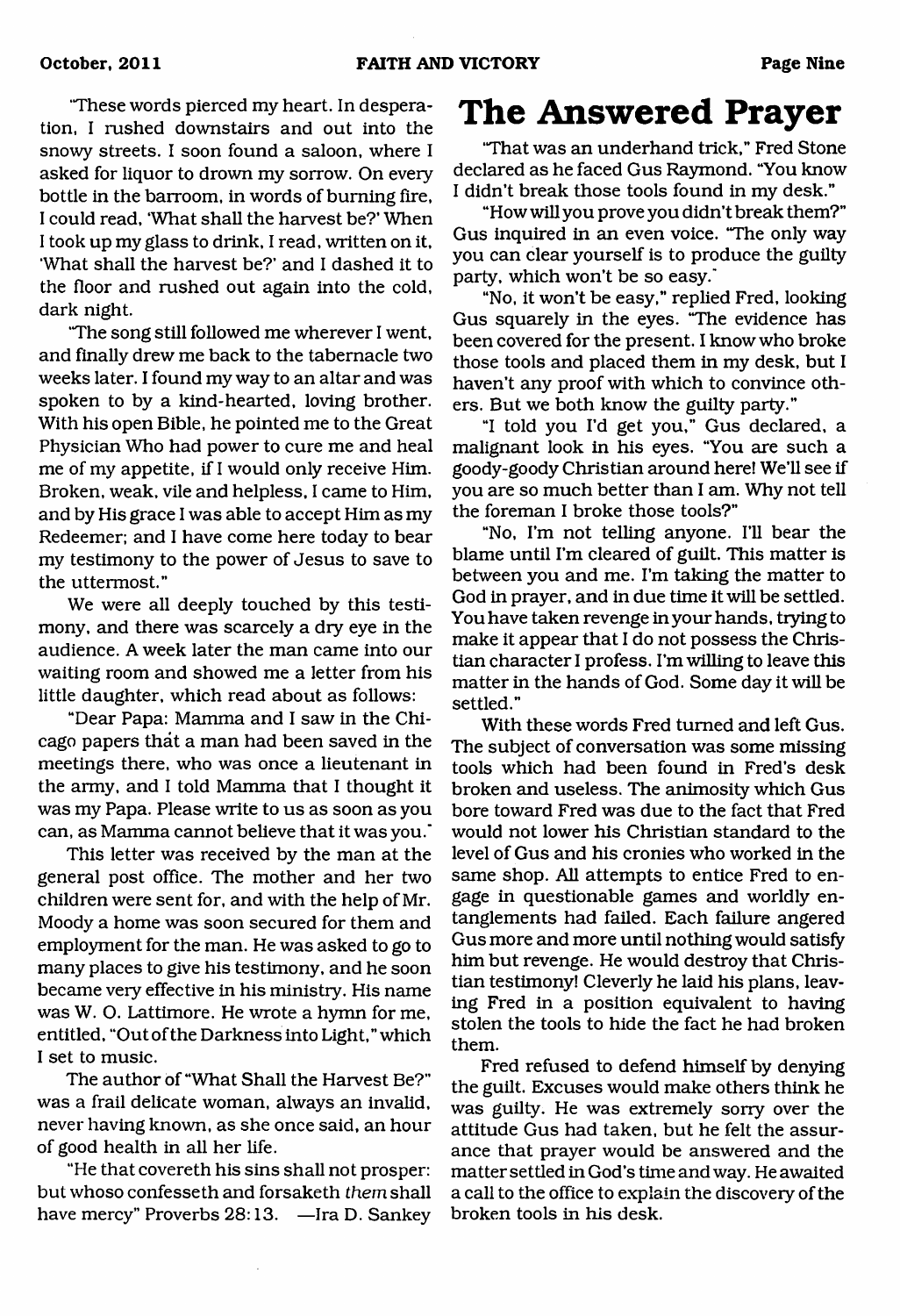The next day was Saturday, when the factory was closed. Fred took his fishing rod and started for a good pool a few miles up the river. The day presaged a storm, the atmosphere being hot and sultry. Thunderheads poked their noses above the western hills. However, Fred was not worrying about a storm, for he knew of a log cabin where he could find shelter in case of necessity.

The morning hours passed into noon. Fred stopped his fishing long enough to eat his lunch. Several beauties reposed in his creel, but he desired a few more.

**BOOM! B-O-O-M!** These peals of thunder warned Fred of the nearness of the storm. Taking one look at the sky, he hastened to the cabin to save himself a drenching. From his place of refuge he saw the darkness deepen as the heavy clouds rolled nearer. The wind whipped in great fury, bending the trees before its power. Lightning split the darkness in angry tongues of fire, while thunder reverberated throughout the valley, causing the earth to tremble. Rain descended in torrents.

"No more fishing today," Fred declared. He stretched full length on an old cot and closed his eyes. In a few minutes he was fast asleep. When he awoke the rain had ceased. But the low murmur of the river had increased in volume, the dull roar indicating the rise of water from the cloudburst.

"Help! Help!"

Fred leaped to his feet, and dashed into the open as this frantic cry reached his ears. He ran to the river as he tried to locate the source of the cry. Again it came to his ears, more desperate than before. It came from across the river. Fred realized at once what had happened. Some person, fishing in a boat, had been caught in the sudden rise of water. A tree trunk had crushed the boat against the opposite bank, pinning the occupant fast. Fred saw that the head of the imprisoned man was barely above water. It was a question of minutes when the rising water would submerge the man to drown him. Fred gave a start as he recognized the helpless individual.

"I'm coming, Gus," he shouted. 'Til get there if I possibly can."

He prayed for help that he might save a life, for if a life was saved in this crisis, a soul might be saved later. Gus was not prepared to die.

Fred ran upstream and plunged into the river. The strong current tossed him about like a cork. With strong strokes he edged toward the farther shore with the sweep of the current carrying him at tremendous speed. The muddy water filled his eyes and nostrils. Questions assailed him. Would he reach the wrecked boat? What could he do if he did? That he would decide when he got there. He was about to give up in despair when the eddy which had swung the tree ashore caught him and shot him in toward the tree. With a clutch of desperation he seized a limb and followed it hand over hand to shore.

In vain he struggled to free Gus from his imperiled position but every effort failed. The water was on a level with Gus' chin, creating a desperate situation.

"Don't give up, Gus," Fred cried, fighting like a tiger to free his enemy. "I think I have the solution."

Getting a running start, he jumped with all the possible force into the branches of the lodged tree. The weight of his body plus the force of the current moved the tree from its wedged position. As the tree rolled over in the water, Fred jumped to escape the twining branches. In a desperate struggle he reached shore again just as Gus climbed to safety. Two exhausted men sank to the muddy ground.

"You saved my life at the risk of yours," Gus gasped with deep feeling in his voice. "I sure thought I was a goner."

"Better thank God that you're alive," Fred replied. "Now you have a chance to repent of your sins and accept Jesus Christ as your Saviour. If you had died in your unsaved condition, it would have been too late."

'That makes me all the more indebted to you for my life," Gus said.

"I only helped save your physical life, which is the least important. Jesus died to save your soul from eternal death. That is the question for you to settle. While you are thanking me for saving the life of an enemy, you had better thank Jesus that He died foryou while you were His enemy."

On the way home a lengthy conversation took place. The matter of broken tools would be settled as soon as Gus could get in touch with the proper officials in the factory. More than that, when Fred continued his witness for Jesus Christ, he would have another witness alongside him.

"You told me God would settle this matter in His own way," Gus said. "Now I believe it. And I'll always thank Him that He did it His way."

—L. L. Wightman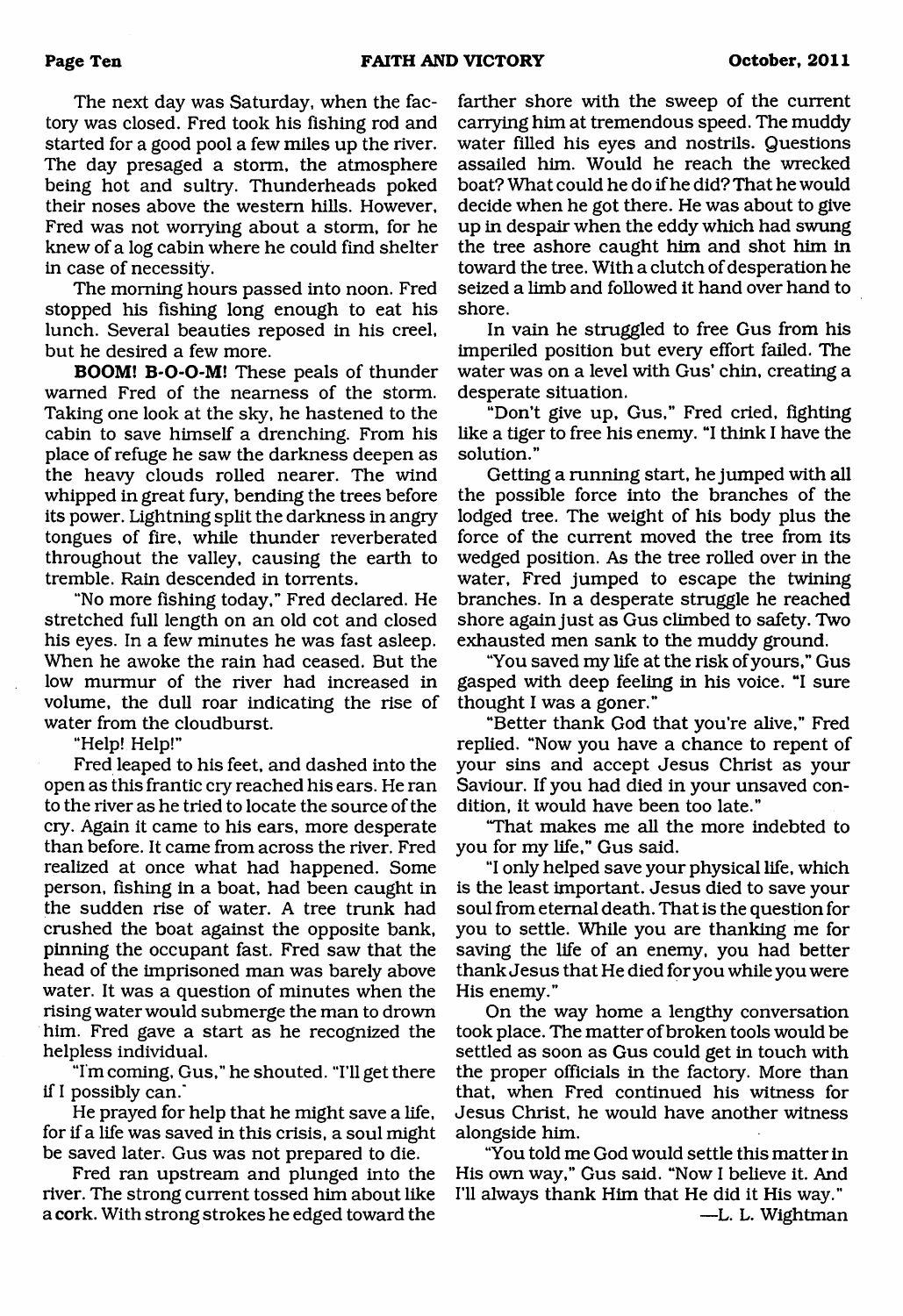#### **October, 2011 FAITH AND VICTORY Page Eleven**

# *Just Dig Another Wett*

<span id="page-10-0"></span>*By Sis. Lana Johnson genesis 26. Inspired By a message By Bro 'Butch Cole on August 14, 2011.*

*We read a story of Isaac,* Back in the days of old. *Idle enemy came against him,* But for the Lord he was bold.

*The Lord gave him some commands, A nd Ode gave him promises, too. Isaac was faithful and obeyed the Lord,* And was willing the hard work to do.

*Ode planted much and Became very great His possessions were too much to tell With so many servants, flocks and herds, Ode zvas using his father's zvett.*

*Then one day his enemy came, A nd Because they zvere jealous and mad, 'They took. the zveIC and filled it zvith earth, But they didn't take the possessions he had.*

*Because Isaac zvas a peaceaBCe man, Ode moved to a different place. Ode had his servants dig another zveCt,* By this, he was showing God's grace.

*'The enemy came, causing trouBCe again, Jor they very much envied his life. A nd Because o f the arguments over the zvett, It zvas called Contention and Strife.*

*So they had to dig another zvett. They needed the water, you know. But here came the enemy once again, A nd again the ugliness did shozv.*

*'This time the zvett zvas catted Odatred. The forces of evil still working, But Isaac didn't give in or give up, Ohs faithfulness he zvas not shirking!*

*He decided to just dig another well, 0\(ever counting himself defeated! dor his steadfastness, this one zoos named doom,* Then the battle for him was completed!

*The devtt zvorks hard to fitt up our zvett,* And to block the Living Water. *We must Be determined as Isaac zvas, In our purpose zve must not falter!*

*So, in the Battles you face in this life, When the enemy your soul tries to quett, Be steady, Be faithful, Be determined and Just*— *(Pick-up your shovel and dig another zvett!*

|                          | FAITH AND Order Blank VICTORY                                                                                                                                                                         |                    |
|--------------------------|-------------------------------------------------------------------------------------------------------------------------------------------------------------------------------------------------------|--------------------|
| RΥ                       | \$5.00 PER YEAR (11 Issues)                                                                                                                                                                           |                    |
| $\tilde{\bar{z}}$<br>AND | $\overline{\bigcirc}$ . 55.00 PER YEAR (11 issues)<br>$\overline{\bigcirc}$ Mail this form to start or renew your own<br>subscription - give a friend a gift -<br>or do both! It only takes a minute. | <b>FAITH AND</b>   |
|                          | Your Name                                                                                                                                                                                             |                    |
|                          | Address ___________________                                                                                                                                                                           | <b>VICTORY</b>     |
| VICTORY FAITH            |                                                                                                                                                                                                       |                    |
|                          |                                                                                                                                                                                                       | FAITH              |
|                          | Start or renew my<br>Faith and Victory subscription.                                                                                                                                                  |                    |
| AND                      | Send a 1-year gift subscription<br>to the person named below:                                                                                                                                         |                    |
| FAITH                    | Gift to $\qquad \qquad$                                                                                                                                                                               | <b>AND VICTORY</b> |
|                          |                                                                                                                                                                                                       | <b>FAILH</b>       |
| VICTORY                  |                                                                                                                                                                                                       |                    |
| $\frac{1}{2}$            | Mail Order Blank and remittance to:                                                                                                                                                                   | ANA                |
|                          | <b>Jaith Publishing House</b>                                                                                                                                                                         | <b>VICTORY</b>     |
| <b>FAITH</b>             | P.O. Box 518                                                                                                                                                                                          |                    |
|                          | Guthrie, OK 73044<br>10/11                                                                                                                                                                            |                    |

FAITH AND VICTORY FAITH AND VICTORY